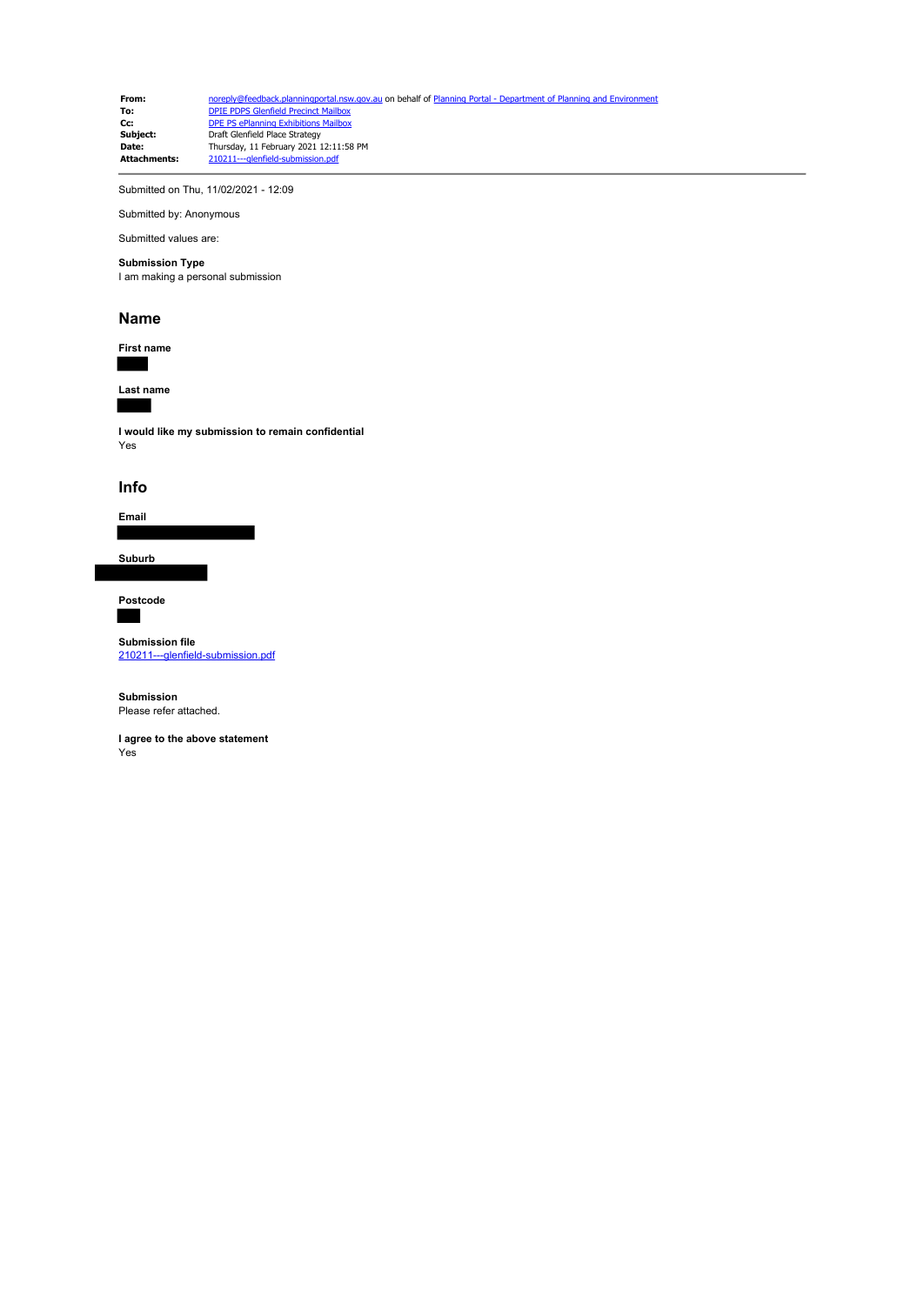To whom it may concern,

Thank you for the opportunity to make a submission on the proposed Glenfield Place Strategy.

I strongly support the intent behind the proposal but consider it should go further.

There is nowhere in South West Sydney with such a high level of transport connectivity as Glenfield. In the coming years it will provide direct train connection to the CBD, Parramatta and the future Aerotropolis, the three major employment areas of future Sydney. With the future Cambridge Road upgrade, it will also have direct, unconstrained, connection to the M5/M7 interchange, opening up road travel in any direction within Sydney without congesting local and sub arterial roads.

Planning for the future of Glenfield should take advantage of its unique location as a highly connected transport hub to provide for the future growth of Sydney's population. I strongly consider that higher densities are justified around the Glenfield precinct for this reason.

Aside from this, I would like to note an issue in relation to strata titled land, particularly in the vicinity of Glenfield Park.

The draft "Glenfield Precinct – Land Use and Infrastructure Analysis (2015)" identified locations of strata title land and correctly noted these as a constraint to redevelopment. The constraints to redevelopment posed by strata titled land are that:

- 1. Any redevelopment of a site would require the consent of all (or at least a large percentage) of owners, rather than one single owner on a standard torrens title lot.
- 2. The strata titled land in the study area is already developed to a higher density than the surrounding standard torrens title lots, making it far less financially feasible to redevelop these sites.

I don't believe the proposed zoning, building height and FSR controls for the strata titled land surrounding Glenfield Park will achieve the vision for additional dwellings by 2040, as it does not provide the financial feasibility incentive to redevelop these sites.

Specifically, for the area adjoining Glenfield Park to the north (refer image below), it is justified to increase the zoning/height/FSR controls to that of the adjoining R4 area to the north west due to:

- 1. It is located within 400mm from the Glenfield train station. The proposed extension of Hosking Crescent along the western perimeter of Glenfield Park will provide faster and more direct pedestrian access to the train station than other areas marked for R4 zoning in the current proposal.
- 2. It is located in an area of high amenity adjoining a large open space area.
- 3. Additional dwellings adjoining Glenfield Park will provide an increase in passive surveillance of the park in order to assist in minimizing undesirable activities.
- 4. Any overshadowing concerns can be addressed by way of development controls.